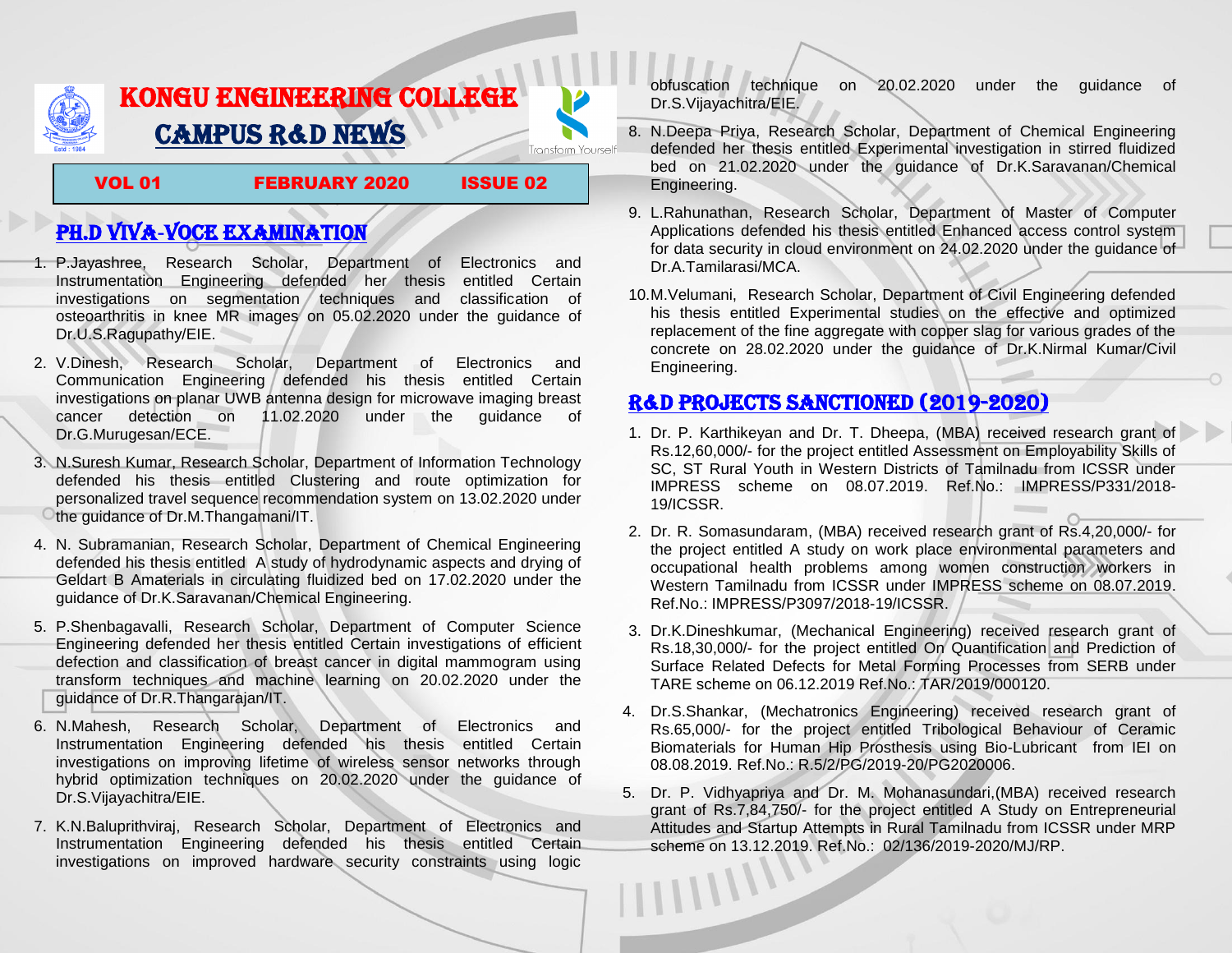- 6. Dr.K.Krishnamurthy, Dr.R.Parameshwaran and Dr.B.Meenakshipriya (Mechatronics Engineering) received research grant of Rs.25,00,000/- from AICTE under the scheme Share & Mentor Institutions-Margdarshan on 06.09.2019. Ref.No.: 58-14/RIFD/Margdarshan/2019-20.
- 7. Dr.S.Albert Alexander and Mr.D.Sarathkumar, (EEE), received research grant of Rs. 9,02,750/- for the project entitled Design and Development of Smart Grid Architecture with Self Healing Capability using Intelligent Control Techniques - A Smart City Perspective from SERB under ASEAN-India Collaborative Research Project on 12.09.2019. Ref.No.: IMRC/AISTDF/CRD/2018/000075.
- 8. Dr. B. Meenakshipriya and Mr. A. Balaji, (Mechatronics Engineering) received research grant of Rs.4,40,000/- for the project entitled Design, Fabrication and Control of Soft Robotic Gripper to Perform Various Grasping Action from TNSCST under Science & Technology scheme on 04.11.2019, Ref.No.: TNSCST/STP-PRG/AR/2018-19/9341.
- 9. Dr. T. Meeradevi, Mr. K. Manoj Senthil and Mr. Vibin Mammen Vinod, (ECE) received research grant of Rs.4,40,000/- for the project entitled Low Cost Portable Finger Vein Authentication Device for Highly Secured Applications from TNSCST under Science & Technology scheme on 04.11.2019, Ref.No.: TNSCST/STP-PRG/AR/2018-19/9288.
- 10. Dr.C.Maheswari, (Mechatronics Engineering) received research grant of Rs.2,40,000/- for the project entitled Bio-degradable and eatable wheat plate making machine from EDII under IVP scheme on 14.01.2020, Ref.No.: Lr.No.2270/EDII/JD/2019.
- 11. Mr.A.R.Krishnaraja, (Civil Engineering) received research grant of Rs.2,40,000/- for the project entitled Low cost modular house development from EDII under IVP scheme on 14.01.2020, Ref.No.: Lr.No.2270/EDII/JD/2019.

#### Faculty development programs organized

- 1. Dr.P.Somasundaram, Mr.S.Ranjithkumar and Mr.K.Nithyanandhan of Automobile Engineering organized CSIR sponsored seminar entitled Emerging Trends in IC Engine Technologies for Enhancing the Performance and Reducing the Emission in Automobiles during 05.02.2020 & 06.02.2020.
- 2. Dr.A.Sheela, Dr.T.Gunasekar and Dr.N.Nithyavathy of EEE and Mechatronics Engineering organized IEEE sponsored seminar entitled Research Perspective of Industry 4.0: Opportunities and Challenges during 20.02.2020 & 21.02.2020.
- 3. Dr.K.Krishnamurthy, Dr.R.Parameshwaran and Dr.B.Meenakshipriya of Mechatronics Engineering organized AICTE(MARGDARSHAN) sponsored

workshop entitled Outcome Based Curriculum Design during 24.02.2020 to 29.02.2020.

#### Referred JOURNAL publications

l

- 1. [Vivek, D.](https://www.ingentaconnect.com/search;jsessionid=2lni49kwol90j.x-ic-live-03?option2=author&value2=Vivek,+D.) and [Balasubramanie, P.,](https://www.ingentaconnect.com/search;jsessionid=2lni49kwol90j.x-ic-live-03?option2=author&value2=Balasubramanie,+P.) (2020). An Ensemble Learning Model to Predict Mental Depression Disorder using Tweets. [Journal of Medical Imaging](https://www.ingentaconnect.com/content/asp/jmihi;jsessionid=2lni49kwol90j.x-ic-live-03)  [and Health Informatics,](https://www.ingentaconnect.com/content/asp/jmihi;jsessionid=2lni49kwol90j.x-ic-live-03) Vol.10(1), pp. 143-151. (IF - 0.549).
- 2. Sureshkumar, S., Muthukumar, S. and Muthtamilselvan, M., (2020). MHD convection of Nanofluid in Porous Medium influenced by Slanted Lorentz Force. [The European Physical Journal Special Topics,](https://link.springer.com/journal/11734) Vol.229, pp. 331–346. (IF - 1.66).
- 3. Kaliyannan, G.V., Palanisamy, S.V., Rathanasamy, R., Palanisamy, M., Palaniappan, S.K. and Chinnasamy, M., (2020). Influence of Ultrathin Gahnite Anti-Reflection Coating on the Power Conversion Efficiency of Polycrystalline Silicon Solar Cell. Journal of Materials Science: Materials in Electronics, 31(3), pp.2308-2319. (IF - 2.195).
- 4. Prakash, R., Meenakshipriya, B. and Kumaravelan R., (2020). Calorimetric Investigation of Magnesium Nitrate Hexahydrate and Sodium Thiosulphate Pentahydrate as Salt Mixture Encapsulated Materials for Thermal Energy Storage. Thermal Science, Vol.24(1), pp.613-621. (IF - 1.541).
- 5. [Priyanka, E](https://www.sciencedirect.com/science/article/pii/S2452414X20300030?via%3Dihub#!).B., [Maheswari, C](https://www.sciencedirect.com/science/article/pii/S2452414X20300030?via%3Dihub#!)., [Thangavel, S. and PonniBala,](https://www.sciencedirect.com/science/article/pii/S2452414X20300030?via%3Dihub#!) M., (2020). Integrating IoT with LQR-PID Controller for Online Surveillance and Control of Flow and Pressure in Fluid Transportation System, [Journal of Industrial](https://www.sciencedirect.com/science/journal/2452414X)  [Information Integration,](https://www.sciencedirect.com/science/journal/2452414X) [Vol. 17,](https://www.sciencedirect.com/science/journal/2452414X/17/supp/C) pp.1-15.
- 6. Gunavathy, K.V., Tamilarasan, K., Rangasami, C. and Arulanantham, A.M.S., (2020). Effect of Solvent on the Characteristic Properties of Nebulizer Spray Pyrolyzed Cu2ZnSnS4 Absorber Thin Films for Photovoltaic Application. Thin Solid Films, Vol. 667, pp.137841. (IF - 1.888).
- 7. Milenković, D., Avdović, E., Dimić, D., Sudha, S., Ramarajan, D., Milanović, Ž., Trifunović, S. and Marković, Z.S., (2020). Vibrational and Hirshfeld surface analyses, quantum chemical calculations, and molecular docking studies of coumarin derivative 3-(1-m-toluidinoethylidene)-chromane-2, 4-dione and its corresponding palladium (II) complex. Journal of Molecular Structure, Vol. 1205, pp.127935. (IF - 2.120).
- 8. Palanisamy, M M. and Kannan, K., (2020). Comparitive Studies on Bentonite Clay and Peanut Shell Carbon Recovering Heavy Metals from Printed Circuit Boards. Journal of Ceramic Processing Research, Vol.21(1), pp.75-85. (IF - 0.386).
- 9. Nirmaladevi, S. and Palanisamy, N., (2020), A Comparative Study of the Removal of Cationic and Anionic Dyes from Aqueous Solutions using Biochar as an Adsorbent. Journal of Desalination and Water Treatment, Vol.175, pp.282–292. (IF - 1.234).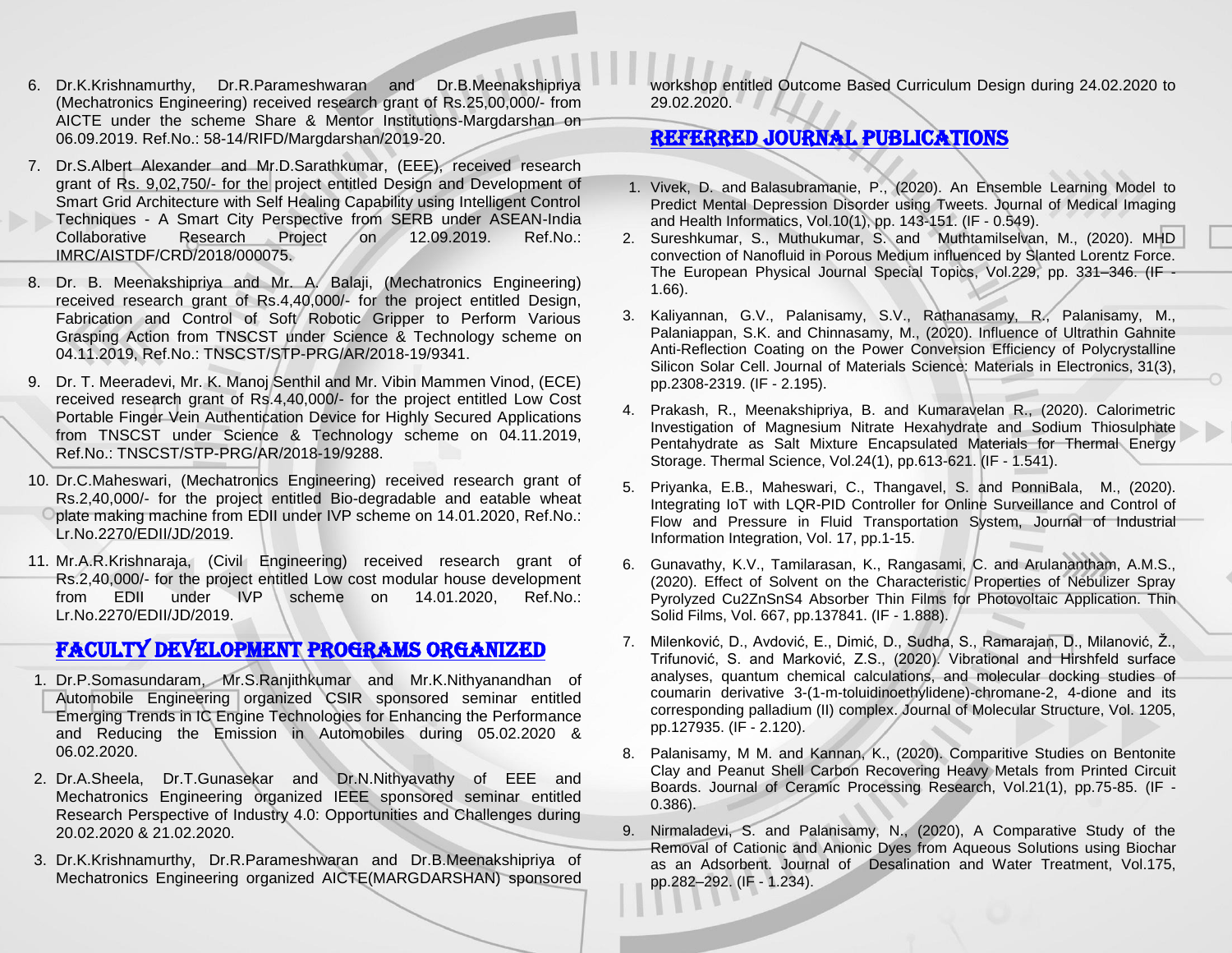- 10. DeviPriya, R., Mohan, N. and Sivaraj, R., (2020), Multi-Objective Evolutionary Approach for Preprocessing Imbalanced Microarray Datasets. Computing in Science and Engineering, Vol. 22 (1) pp.88-100. (IF - 1.879).
- 11. Kasthuri, N., Ragul Venkatesh, M., Sabareeswaran, S. and Prabhu, P., (2020), Effect of Compression on Transmission of Color Image and Performance Improvement with Convolutional Encoding Over AWGN Channel. Journal of Advanced Research in Dynamical and Control Systems,Vol.12(1), pp.308-316.
- 12. Bhuvaneswari, B., and Meeradevi, T., (2020) [An Optimised Neural Network-](https://www.inderscience.com/filter.php?aid=103914)[Based Spectrum Prediction Scheme for Cognitive Radio.](https://www.inderscience.com/filter.php?aid=103914) International Journal of Enterprise Network Management, Vol.11(1), pp.76 – 93.
- 13. Mekala, V., Manimegalai, M., Sasipriya, K., Selvakani, K., and Sriram Gautham, J., (2020), Digital Address Identification from Handwritten address in Postcards. International Journal of Scientific & Technology Research, Vol. 9(2), pp.1663- 1668.
- 14. Sivaranjani, P., Agalya, M., Ayisha, A., and Abinanth, S., (2020), Automatic Medicine Teller. International Journal of Scientific & Technology Research, Vol. 9(2), pp.1517-1520.
- 15. Sivaranjani, P., Keerthana, P., Rajeshkumar, S., Naveen Kumar, S., and Rankish, M., (2020), Smart Window System using Arm Microcontroller. International Journal of Scientific & Technology Research, Vol. 9(2), pp.2397- 2400.
- 16. Malathi, D., Suvetha,S., Shanmuganathan, S., and Vignesh, K., (2020), VLSI Architecture For Cipher In 5G New Radio . International Journal of Scientific & Technology Research, Vol. 9(2), pp.861-864.
- 17. Vennila, A., Saraswathy, VR., lakkia, M., Harshikaa Devi, P., and Naagavighnesh, V., (2020), Automatic Detection Of Mismatched Pattern In Punched Cards For Small Scale Power Loom Applications. International Journal of Scientific & Technology Research, Vol. 9(2), pp.415-419.
- 18. Murugesan, G., Maheswaran, S., Selvapriya, S., Suganthan, V., Vinith, S., Vivek, B., and Sathesh, S., (2020), Discovery of Asteroids. [Journal of Advanced](https://www.scopus.com/sourceid/20500195215?origin=recordpage)  [Research in Dynamical and Control Systems,](https://www.scopus.com/sourceid/20500195215?origin=recordpage) Vol. 12(1), pp. 301 -307.
- 19. Vijayachitra, S., and Vinosha, B., (2020), Real Time Fault Diagnosis In Continuous Stirred Tank Reactor. International Journal of Scientific & Technology Research, Vol. 9(2), pp. 3107-3110.
- 20. Baluprithviraj K.N., and Vijayachitra, S., (2020), Optimization Of Logic Obfuscation Technique For Hardware Security. International Journal of Scientific & Technology Research, Vol. 9(2), pp.1044-1049
- 21. Lizzy Nesa Bagyam, M., Raja Nithya, B., Rubikumar, D., Sangeetha, S., and Santhosh, J., (2020), Smart Sewage Alert System For Workers In Real-Time Applications Using . International Journal of Scientific & Technology Research, Vol. 9(2), pp.3360-3364.
- 22. Sureshkumar, R., Suji Prasad, S J., Annas, T., Aruna, L., and Iniya, D G., (2020), Automatic Segregation Of Plastic Waste For Recycling Industries. International Journal of Scientific & Technology Research, Vol. 9(2), pp.424- 428.
- 23. Ponni Bala, M., Dharanidharan, M., Janani, K., Kalaianbumani, S., and Magima Shree, S., (2020), Automatic Vehicle Washing System using Programmable Logic Controller. International Journal of Scientific & Technology Research, Vol. 9(2), pp.1568-1572.
- 24. Selvakarthi, D., Sivabalaselvamani, D., Nivetha, V., Pratheep, S., Pravin, S., and Thiyaneshwaran, SR., (2020), A Novel Approach Using Sensor Technologies For Enhancing Accident Safety Assistance System In Different Environments. International Journal of Scientific & Technology Research, Vol. 9(2), pp.2130-2135.
- 25. Mahesh, N., and Vijayachitra, S., (2020), Elephant-Based Crow Optimization For Enabling The Energy Aware Multihop Routing In Clustered Wireless Sensor Networks. International Journal of Scientific & Technology Research, Vol. 9(2), pp.6312-6316.
- 26. Balraj, E., and Abirami, T., (2020), A Multibiometric Authentication System using Fusion Level Techniques. International Journal of Scientific & Technology Research, Vol. 9(1), pp. 3332-3335.
- 27. Vinothkumar, S., Varadhaganapathy, S., and Shanthakumari, R., (2020), An Improvement In Password Protection Overriding Trade-Off Between Security And Usability. International Journal of Scientific & Technology Research, Vol. 9(2), pp.3313-3319.
- 28. Nalini, C., Shantha Kumari, R., and Sudeeptha, J., (2020), Comparative Study On Supervised Machine Learning Algorithms For Spam Mail Detection. International Journal of Scientific & Technology Research, Vol. 9(2), pp.850- 853.
- 29. Hemalatha, D., and Poorani, S., (2020), Supervised Machine Learning Models For Classification Of Thyroid Data. International Journal of Scientific & Technology Research, Vol. 9(2), pp.1683-1685.
- 30. Sathya, K., Premalatha, J., and Vani Rajasekar., (2020), Twining Technique to Minimize Collinearity in Cryptographically Secure Pseudorandom Number Generator. International Journal of Scientific & Technology Research, Vol. 9(2), pp.3064-3069.
- 31. Malathy, S., Sangeetha, K., and Vanitha, C., (2020), An Efficient Assessment On Unmanned Aerial Vehicle Integrated With Wireless Sensor Network Applications. International Journal of Scientific & Technology Research, Vol. 9(2), pp.2080-2090.
- 32. Santhiya, M., and Pappa, N., (2020), Rule Based Controller For Pressurized Water Type Nuclear Reactor. International Journal of Scientific & Technology Research, Vol. 9(2), pp.3875-3877.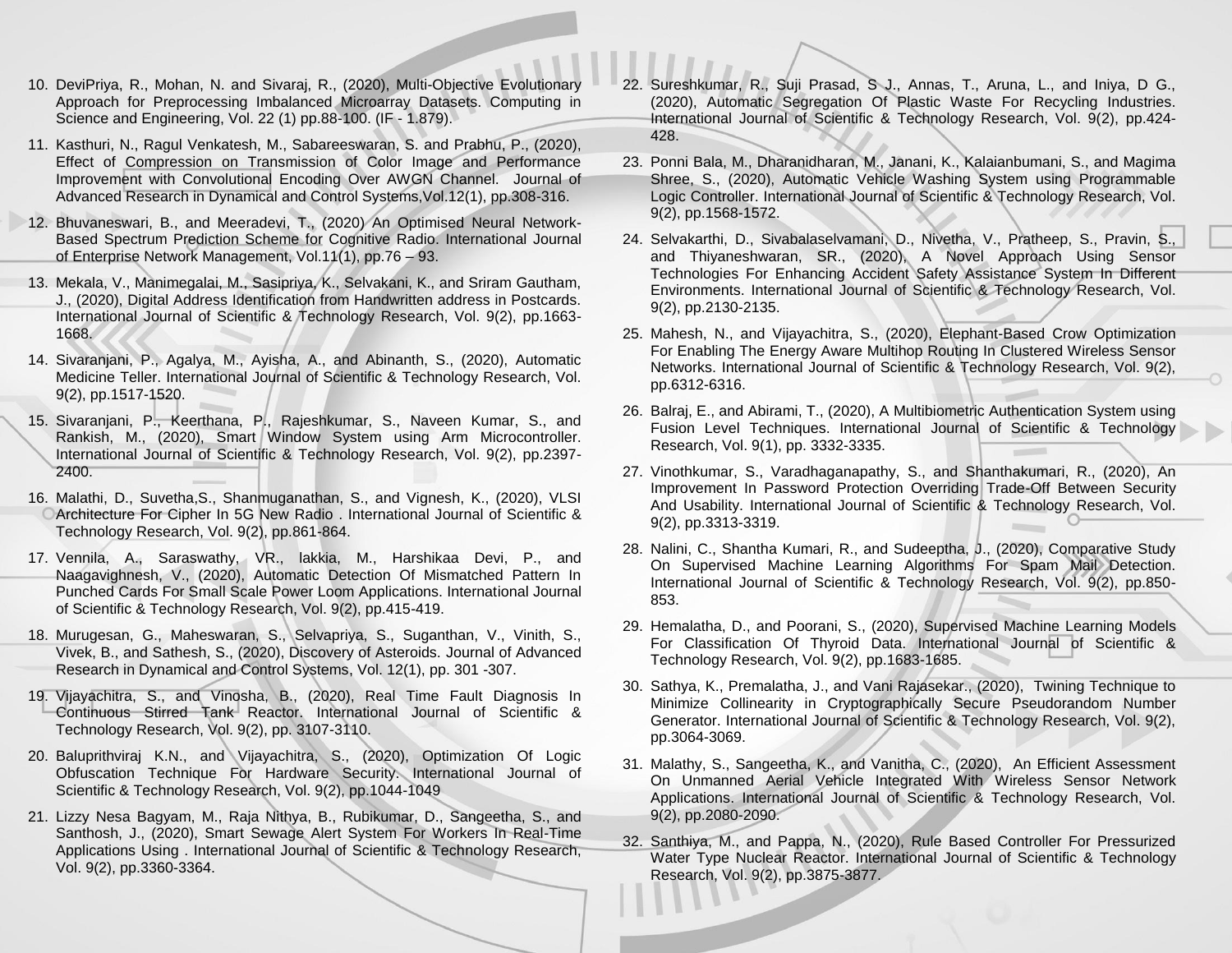- 33. Albert Alexander, S., Manojkumar, K., Balaji, M., Manojkumar, S., and Usharani, S., (2020), A Real Time Implementation of Fault Detection Strategy in DC Microgrid Using Internet Of Things. International Journal of Scientific & Technology Research, Vol. 9(2), pp.4261-4267.
- 34. Raghavendran, PS., Abinaya, T., and Karthikeyan, P., (2020), Testing and Analysis of Li-Ion Battery for Electric Vehicles Application. International Journal of Scientific & Technology Research, Vol. 9(2), pp.937-942.
- 35. Kamala Kannan, R., Sudharsan, K., Vignesh, K., and Sujith Kumar, S., (2020), Design and Fabrication of Synthetic Sea Water Apparatus. International Journal of Scientific & Technology Research, Vol. 9(1), pp.2635-2638.
- 36. Navaneethakrishnan, P., and Srinivasan, PSS., (2020), Experimental Examination of Booster Heating Coil in Foodstuff Display Cabinet. International Journal of Scientific & Technology Research, Vol. 9(1), pp.1353-1360.
- 37. Ravisankar, T., Angappan, S., Dinesh, K., and Dharmaraj, K., (2020), Design and Fabrication of Rope Elevator for Workers. International Journal of Scientific & Technology Research, Vol. 9(1), pp.2623-2626.
- 38. Selvakumar, S., Arun Santhosh, S., Dinesh Kumar, V., and Gokulakrishna, K., (2020), Concentrated Solar Cooker by Integrating PCM Material. International Journal of Scientific & Technology Research, Vol. 9(2), pp.737-739.
- 39. Deepandurai, K., Abishek, S., Devanandh, N., and Dineshkumar, S., (2020), Design and Fabrication of Portable Shuttlecock and Tennis Ball Shooting (Training) Machine. International Journal of Scientific & Technology Research, Vol. 9(2), pp.1093-1095.
- 40. Deepandurai, K., Enith, T., Bharanidharan, D., and Arun Kumar, K., (2020), Design and Fabrication of Zig-Zag Rod Folding Machine for Pre-Casted Beam used for Roofing Construction. International Journal of Scientific & Technology Research, Vol. 9(2), pp.4966-4969.
- 41. Kamalakannan, R., Arunkumar, B., Arun kumar, S., and Bhavishnu, C., (2020), Midget Salt Spray Testing Machine for Rapid Corrosion Test. International Journal of Scientific & Technology Research, Vol. 9(2), pp.462-465.
- 42. Ibrahim Sheriff, K.A., Hariharan, V., and Mathan Kumar, B., (2020), Review on Condition Monitoring of Rotating Machines. International Journal of Scientific & Technology Research, Vol. 9(2), pp.2343-2346.
- 43. Saravanan, A., Mohanaselvan, V., Mohan, R., and Mohan Prasa[d. B., \(2020\),](http://www.ijstr.org/final-print/feb2020/Grain-Collector.pdf)  Grain Collector. International [Journal of Scientific & Technology Research, Vol.](http://www.ijstr.org/final-print/feb2020/Grain-Collector.pdf)  [9\(2\), pp.4987-4990.](http://www.ijstr.org/final-print/feb2020/Grain-Collector.pdf)
- 44. Saravanan, N., Sanjay, S., Sreenithiyanandan, RS., and Vimal Raj, T., (2020), Fabrication of Floor Scrubber Machine [Grain Collector. International Journal of](http://www.ijstr.org/final-print/feb2020/Grain-Collector.pdf)  [Scientific & Technology Research, Vol. 9\(2\), pp.2251-2253.](http://www.ijstr.org/final-print/feb2020/Grain-Collector.pdf)
- 45. Karthikeyan, R., Bhubesh, R., Ezhil kumaran, M., and Deivavijay, S., (2020), Manure Removal System using Lead Screw Mechanism. International Journal of Scientific & Technology Research, Vol. 9(2), pp.868-871.
- 46. Harikrishna Kumar, M., Prasanth, S., Prassanth A, and Praveen Kumar., (2020), Automatic Urinal Flushing using Hydraulic System: Hygienic Toilets. International Journal of Scientific & Technology Research, Vol. 9(2), pp.5849- 5862.
- 47. Paramasivam, K., Sankara Narayanan, R., Ranjithkumar, G., and Prawinkumar P., (2020), Design and fabrication of small scale sugarcane harvesting machine. International Journal of Scientific & Technology Research, Vol. 9(2), pp.6458- 6460.
- 48. Rajagopal, T., Aranganathan, K., Arun kumar, RV., and Boobalan, M., Performance Enhancement in Solar Flat Plate Collector. International Journal of Scientific & Technology Research, Vol. 9(2), pp.2558-2562.
- 49. Selvakumar, P., Dhanishk, M., Ashwin, V., and Arun Kumar, PN., (2020), Design and Fabrication of Agricultural Land Tilling and Planting Machine. International Journal of Scientific & Technology Research, Vol. 9(2), pp.4970- 4975.
- 50. Mohankumar, A., Gowthanman, M., Harikrishnan, N., and Kesava Nanthanan, A., (2020), Design and Fabrication of Frosty Bike Seat Cover. International Journal of Scientific & Technology Research, Vol. 9(2), pp.4980-4983.
- 51. Sathiskumar, S., Dhanush Guru, R., and Dhavaneeswaran, N., (2020), Automated Pneumatic Bumper for Vehicle Safety. International Journal of Scientific & Technology Research, Vol. 9(2), pp.224-230.
- 52. Somasundaram, P., Jegadheesan, C., Vinoth, S., Arun Kumar, ST., and Kowsalya, N., (2020), Headlight Glare Reduction Using Parallel Beam Technique. International Journal of Scientific & Technology Research, Vol. 9(2), pp.644-648.
- 53. Somasundaram, P., Jegadheesan, C., Srinithin, M., Saravanan, R., and Madhu Krishnan, C., (2020), Driver Fatigue Reduction using Touch Enabled Steering Wheel. International Journal of Scientific & Technology Research, Vol. 9(2), pp.648-652.
- 54. Nithyanandhan Kamaraj., Arun kumar, S., Ragul kumar, M., and Sivakumar, RA., (2020), Review of Hydrogen Generation by Dry Cell Electrolysis Method to Improve Fuel Economy and Emission Reduction in SI Engine by Cleaner Combustion. International Journal of Scientific & Technology Research, Vol. 9(2), pp.555-562.
- 55. Arumugam, M., Deepa, S., and Jayanthi, C., (2020), BDA for Commercial Furtherance by using Elevate Performance Algorithms. International Journal of Scientific & Technology Research, Vol. 9(2), pp.4905-4908.<br>
The contract of the contract of the contract of the contract of the contract of the contract of the contract of the contract of the contract of the contract of th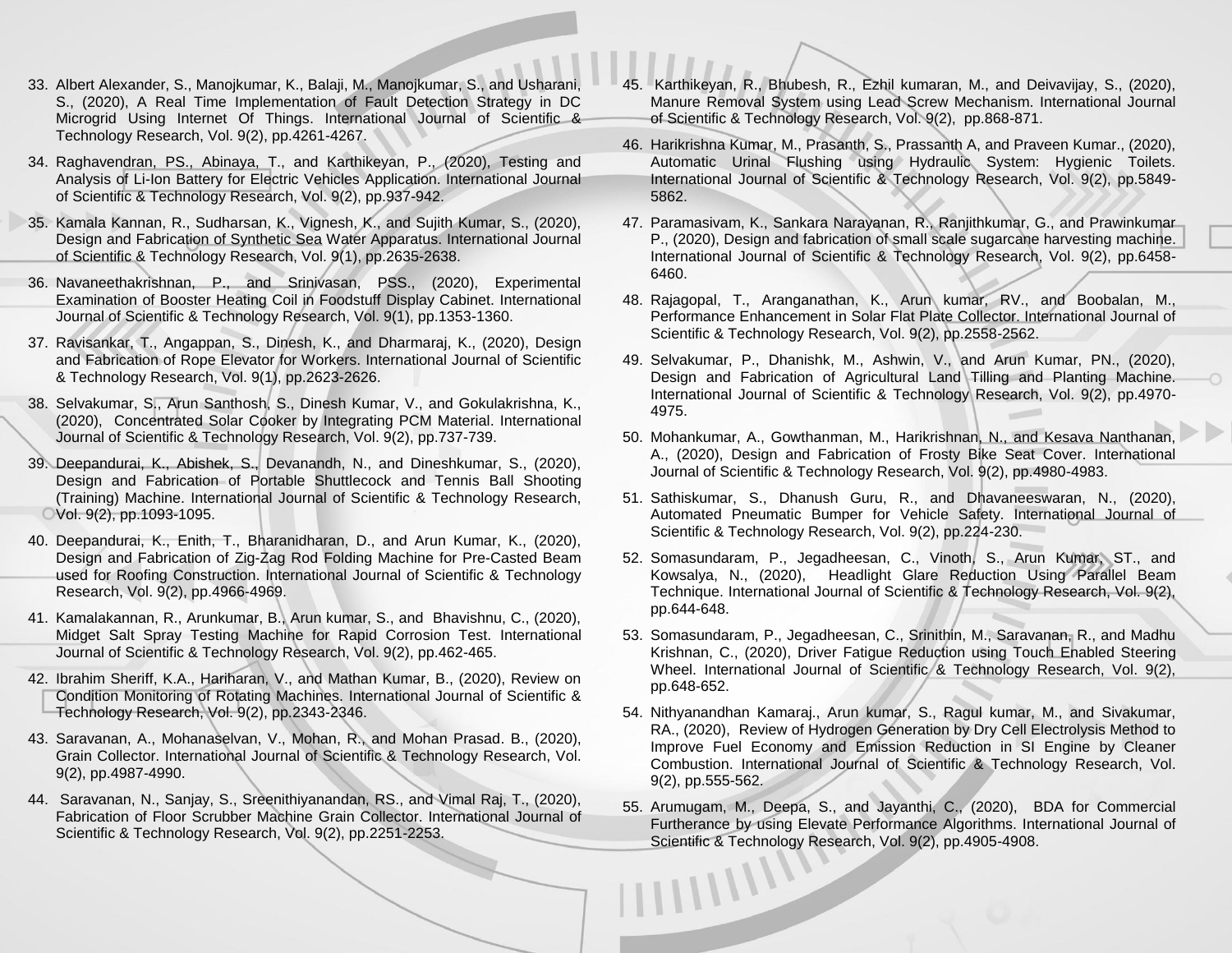- 56. Karthikeyan, G. and Balasubramanie, P., 2020. A Novel Attribute-Based Dynamic Clustering with Schedule-Based Rotation Method for Outlier Detection. International Journal of Business Intelligence and Data Mining, 16(2), pp.214-230.
- 57. Kaviyarasu, S., Anandakumar, S., Vignesh, K., and Rampradheep, GS., (2020), Development of Inhibitor for the Corrosion Resistance in Steel using Polyvinyl Alcohol. International Journal of Scientific & Technology Research, Vol. 9(2), pp.2888-2894.
- 58. Raja, K., Dheeran Amarapathi, G., and Santhosh Kumar, K., (2020), Spatial Analysis of Geotechnical Characteristics of Soils in Perundurai. International Journal of Scientific & Technology Research, Vol. 9(2), pp.3415-3426.
- 59. Chandrasekaran, P., and Ganeshprabhu, P., (2020), A Study on Employee Welfare Measures in Construction Industry in India. International Journal of Scientific & Technology Research, Vol. 9(2), pp.990-998.
- 60. Vetrivel, SC., Rajini, J., and Krishnamoorthy, V., (2020), Influence of Internet Banking Service Quality on Customer Satisfaction –An Indian Experience. Journal of Critical Reviews, Vol.7(2),pp.546-550.
- 61. Manoj Senthil, K., Vinod Ramachandra Dinnimani., and Shobiga Sherline, R., (2020), Lane Keeping Assist System. International Journal of Innovative Technology and Exploring Engineering Vol.9(4), pp.1752-1755.
- 62. Dinesh, V., Vijayalakshmi, J., Vignesh, G., Vignesh, G., and Selva Saravanan, S., (2020), Compact Hexagonal Ultra Wide Band Fractal Antenna for Wireless Body Area Networks. International Journal of Innovative Technology and Exploring Engineering Vol.9(4), pp.3024 - 3028.
- 63. Dinesh, V., Vijayalakshmi, J., and Dhivya, B., (2020), Design of Transparent Rectangular Patch Antenna for 5G Applications. International Journal of Innovative Technology and Exploring Engineering Vol.9 4), pp.2957-2963.
- 64. Murugesan, G., Vijayalakshmi, J., Dinesh, V., Gnanasowndari, B., Deepana, A., and Balaji, S., (2020), Design of Flexible Antenna for Wearable Applications. International Journal of Innovative Technology and Exploring Engineering, Vol.9 (4), pp.2919-2921.
- 65. Vibin Mammen Vinod., Tamilselvan, KS., Visvapriya, P., Vishnu Devi, M., and Thiruselvam, CS., (2020), An IoT enabled Smart Garbage Management System for Smart Cities – Indian Scenario. International Journal of Innovative Technology and Exploring Engineering, Vol.9(4), pp.2688-2692.
- 66. Balambigai Subramanian., Harinikaa, M.M., Kritthika, S., and HariSankar, N., (2020), A Study on Detection of Tuberculosis from Chest X Ray Images and Microscopic Images based on Deep Learning Techniques. International Journal of Scientific & Technology Research, Vol. 9(2), pp.5186-5189.
- 67. Janarthanan, PP., Ashok, V., Muhammad Mahadi bin Abdul Jamil., Mohd Helmy Abd Wahab., and Sivaranjani, S., (2020), Early Detection of Autism using SVM Classifier. Test Engineering & Management, Vol 82, pp.7947-7952.
- 68. Radhika, S., and Nivetha, N., (2020), A Study of Achievement in English of Secondary School Students in relation to certain Demographic Variables. International Journal of Applied Engineering Research, Vol.15(2), pp.111-113.
- 69. Venugopal, N., Senthilkumar, S., and Jayasudha, T., (2020), Adoption of Mlearning to enhance LRSW skills for learners as a Second Language. Journal of XIAN University of Architecture & Technology, Vol.12(2), pp.2596-2612.
- 70. Ganesan, R., (2020), Designing and Teaching Technical Communication for Engineering Students: an Emphasis on ESP. International Journal of Applied Engineering Research, Vol.15(2), pp.115-117.
- 71. Ramya, D., and Robby Sabatian Clement, A., (2020), Integration of Information Communication and Technology (ELT) from Teachers Perspective. International Journal of Applied Engineering Research, Vol.15(2), pp.108-110.
- 72. Rajini, J., and Krishnamurthy, V., (2020), Challenges faced by L2 Learners in learning English Language in Technical Institutions. International Journal of Scientific & Technology Research, Vol. 9(2), pp.1816-1820.
- 73. Bhabin Dhas, D., and Vetrivel, SC., (2020), Work Life Balance among Medium Size Industrialized Employees. Test Engineering & Management, Vol 82, pp.9753-9757.
- 74. Vijayachitra, S., Hema Priya Dharshini. M., Nandhakumar P., Nanthini, K., and Ajith Kumar, M., (2020), Automated Bridal Veni Making. International journal of Engineering and Advanced Technology, Vol.9(3), pp.1908-1912.
- 75. Revathi, P., Niranjana, M., Prithivi Raj, C., Siva Prakash, J., and Sudhanrsan, K., Analysis of Autism Spectrum Disorder by Extracting Features from EEG Signals using Classifier. International Journal of Scientific & Technology Research, Vol. 9(2), pp.1162-1166.
- 76. Baluprithviraj, KN., Idhikash. S., Kirubaharan, SR., Ashwin, V., and Guru Prasad, R S., (2020), Automatic Penalty of Vehicles for Violation of Traffic Rules using IoT. International Journal of Recent Technology and Engineering, Vol. 8(6), pp.415-421.
- 77. Krishnaveni, V., Varadhaganapathy, S., and Anusha Priya, P., (2020), A Prediction Model for PCOS by Using Enhanced Bio Inspired Harmony Search based Wrapper Approach. Journal of Advanced Science And Technology, [Vol.](http://sersc.org/journals/index.php/IJAST/issue/view/261)  [29\(3\), pp.3806-](http://sersc.org/journals/index.php/IJAST/issue/view/261) 3815.
- 78. Pon Selva Kumar, AP., Anandamurugan, S., and Logeswaran, K., (2020), Enhanced Approaches in Decision Support System using AI for Achieving Precision Medicine. International Journal of Scientific & Technology Research, Vol. 9(2), pp.1659-1663.
- 79. Gowrishankar, V., Vinotha, A., Vishnuprriya, A., Arun, R., and Aijay, SR., (2020), Design of Honey Collecting Machine from Beehive Powered by Solar. Test Engineering & Management, Vol 82, pp.2839-2843. $11111$